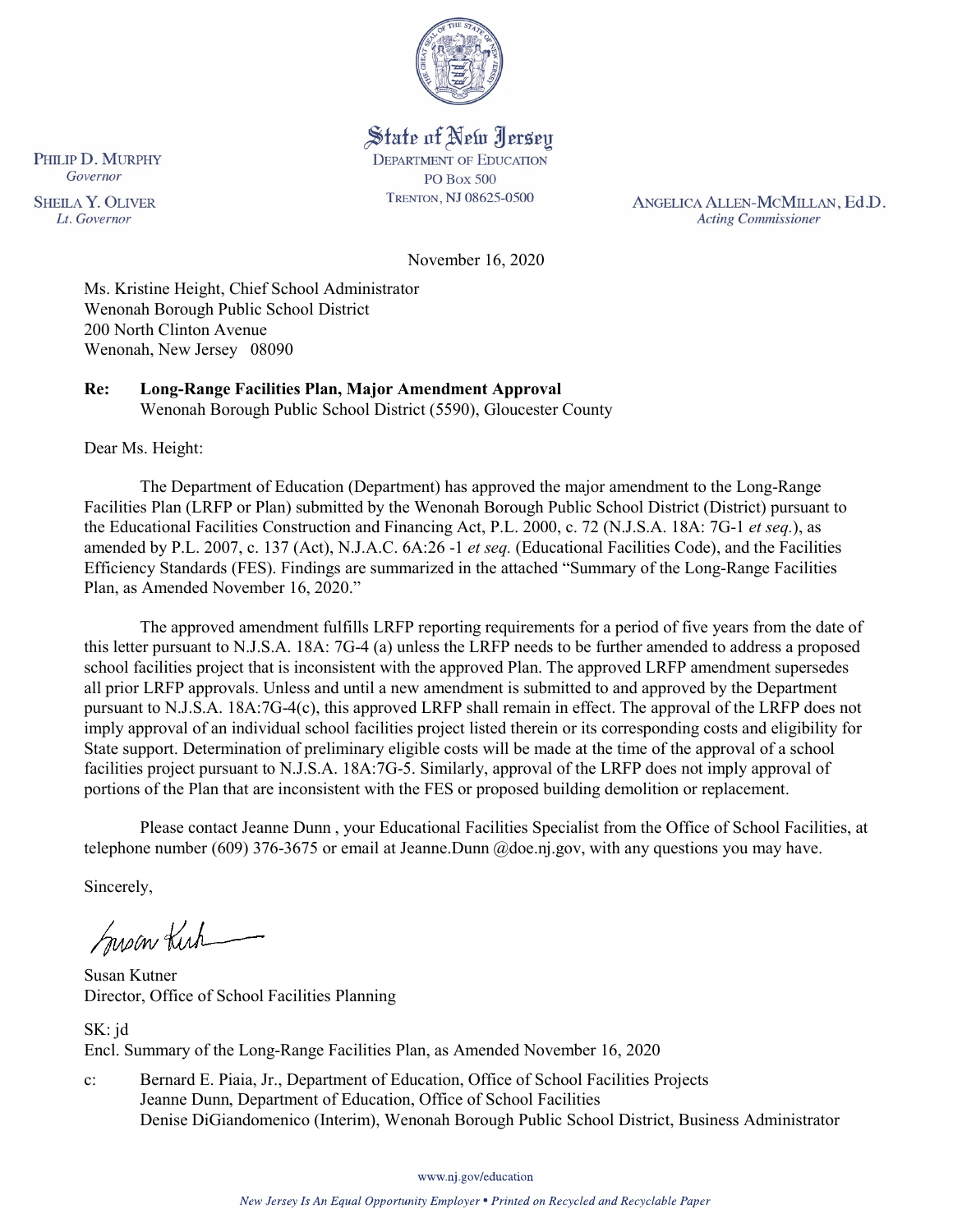# **Wenonah Borough Public School District (5590) Summary of the Long-Range Facilities Plan, as Amended November 16, 2020**

The Department of Education (Department) has completed its review of the major amendment to the Long-Range Facilities Plan (LRFP or Plan) submitted by the Wenonah Borough Public School District (District) pursuant to the Educational Facilities Construction and Financing Act, P.L. 2000, c. 72 (N.J.S.A. 18A: 7G-1 *et seq.*), as amended by P.L. 2007, c. 137 (Act), N.J.A.C. 6A:26-1 et seq. (Educational Facilities Code), and the Facilities Efficiency Standards (FES).

The following provides a summary of the District's approved amended LRFP. The summary is based on the standards set forth in the Act, the Educational Facilities Code, the FES, District-reported information in the Department's LRFP reporting system, and supporting documentation. The referenced reports in *italic* text are standard reports available on the Department's LRFP website.

# **1. Inventory Overview**

The District is classified as a Regular Operating District (ROD) for funding purposes. It provides services for students in grades PK-6.

The District identified existing and proposed schools, sites, buildings, rooms, and site amenities in its LRFP. Table 1 lists the number of existing and proposed district schools, sites, and buildings. Detailed information can be found in the *School Asset Inventory Report* and the *Site Asset Inventory Report.*

**As directed by the Department, school facilities projects that have received initial approval by the Department and have been approved by the voters, if applicable, are represented as "existing" in the LRFP.** Approved projects that include new construction and/or the reconfiguration/reassignment of existing program space are as follows: n/a.

| Category                                     | <b>Existing</b> | <b>Proposed</b> |
|----------------------------------------------|-----------------|-----------------|
| Number of Schools (assigned DOE school code) |                 |                 |
| Number of School Buildings <sup>1</sup>      |                 |                 |
| Number of Non-School Buildings <sup>2</sup>  |                 |                 |
| Number of Vacant Buildings                   |                 |                 |
| Number of Sites                              |                 |                 |

## **Table 1: Number of Schools, School Buildings, and Sites**

Based on the existing facilities inventory submitted by the District:

- Schools using leased buildings (short or long-term):  $n/a$
- Schools using temporary classroom units (TCUs), excluding TCUs supporting construction: n/a
- Vacant/unassigned school buildings:  $n/a$

Findings:

 $\overline{a}$ 

<span id="page-1-1"></span><span id="page-1-0"></span>*<sup>1</sup>* Includes district-owned buildings and long-term leases serving students in district-operated programs

<sup>&</sup>lt;sup>2</sup> Includes occupied district-owned buildings not associated with a school, such as administrative buildings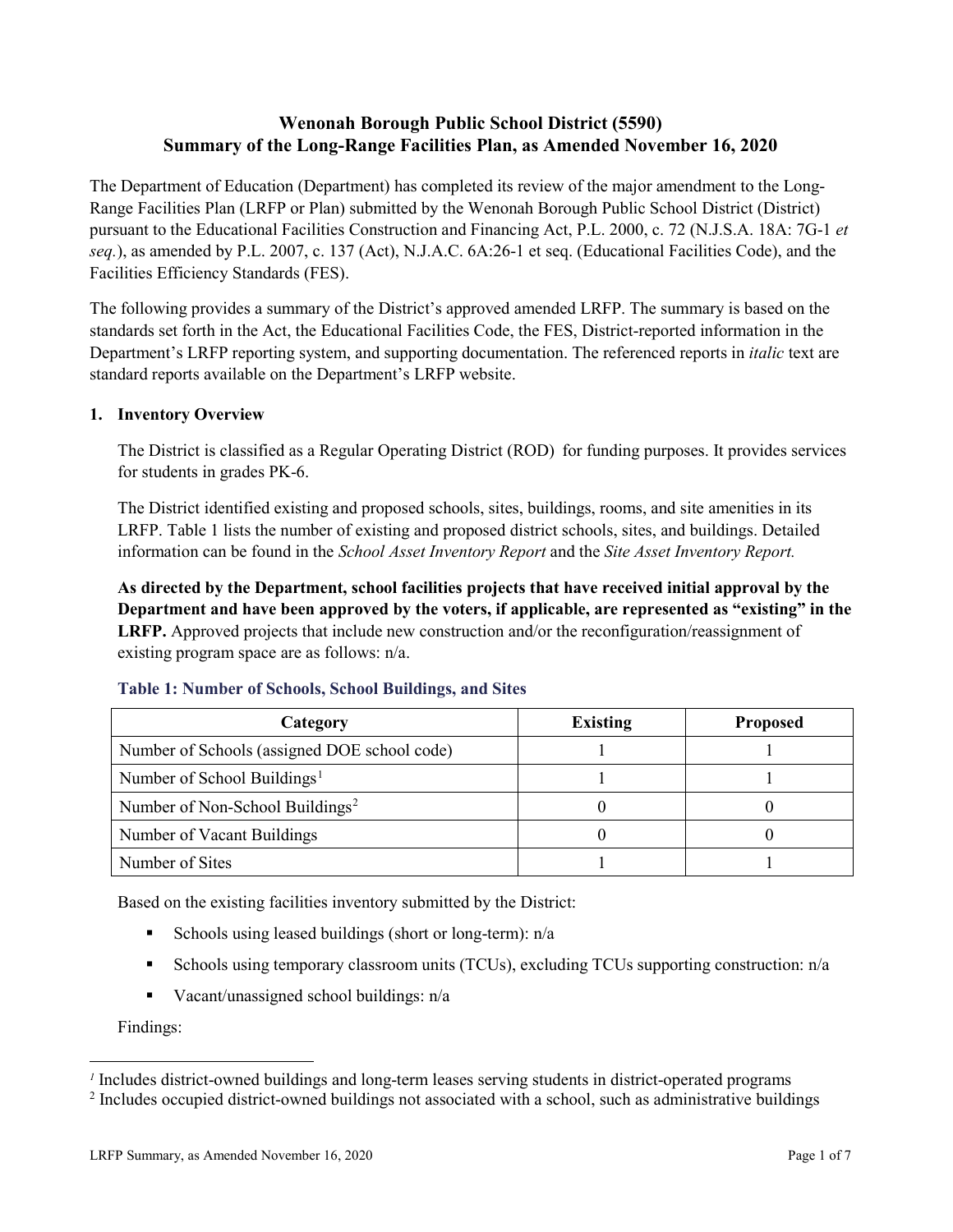The Department has determined that the proposed inventory is adequate for approval of the District's LRFP amendment. However, the LRFP determination does not imply approval of an individual school facilities project listed within the LRFP; the District must submit individual project applications for project approval.

# **2. District Enrollments**

The District determined the number of students, or "proposed enrollments," to be accommodated for LRFP planning purposes on a district-wide basis and in each school.

The Department minimally requires the submission of a standard cohort-survival projection using historic enrollment data from the Application for School State Aid (ASSA) or NJ Smart. The cohort-survival method projection method forecasts future students based upon the survival of the existing student population as it moves from grade to grade. A survival ratio of less than 1.00 indicates a loss of students, while a survival ratio of more than 1.00 indicates the class size is increasing. For example, if a survival ratio tracking first to second grade is computed to be 1.05, the grade size is increasing by 5% from one year to the next. The cohort-survival projection methodology works well for communities with stable demographic conditions. Atypical events impacting housing or enrollments, such as an economic downturn that halts new housing construction or the opening of a charter or private school, typically makes a cohort-survival projection less reliable.

## **Proposed enrollments are based on a standard cohort-survival enrollment projection.**

Adequate supporting documentation was submitted to the Department to justify the proposed enrollments. Table 2 provides a comparison of existing and projected enrollments. All totals include special education students.

| <b>Grades</b>                | <b>Existing Enrollments</b><br>2018-19 | <b>District Proposed Enrollments</b><br>2023-24 |
|------------------------------|----------------------------------------|-------------------------------------------------|
| PK (excl. private providers) |                                        | 35                                              |
| Grades K to 5                | 139                                    | 162                                             |
| Grades 6 to 8                | 29                                     | 23                                              |
| Grades 9 to 12               |                                        |                                                 |
| Totals K to 12               | 175                                    | 220                                             |

# **Table 2: Enrollments**

Findings:

The Department has determined the District's proposed enrollments to be acceptable for approval of the District's LRFP amendment. The Department will require a current enrollment projection at the time an application for a school facilities project is submitted incorporating the District's most recent enrollments in order to verify that the LRFP's planned capacity is appropriate for the updated enrollments.

# **3. District Practices Capacity**

Based on information provided in the room inventories, District Practices Capacity was calculated for each school building to determine whether adequate capacity is proposed for the projected enrollments based on district scheduling and class size practices. The capacity totals assume instructional buildings can be fully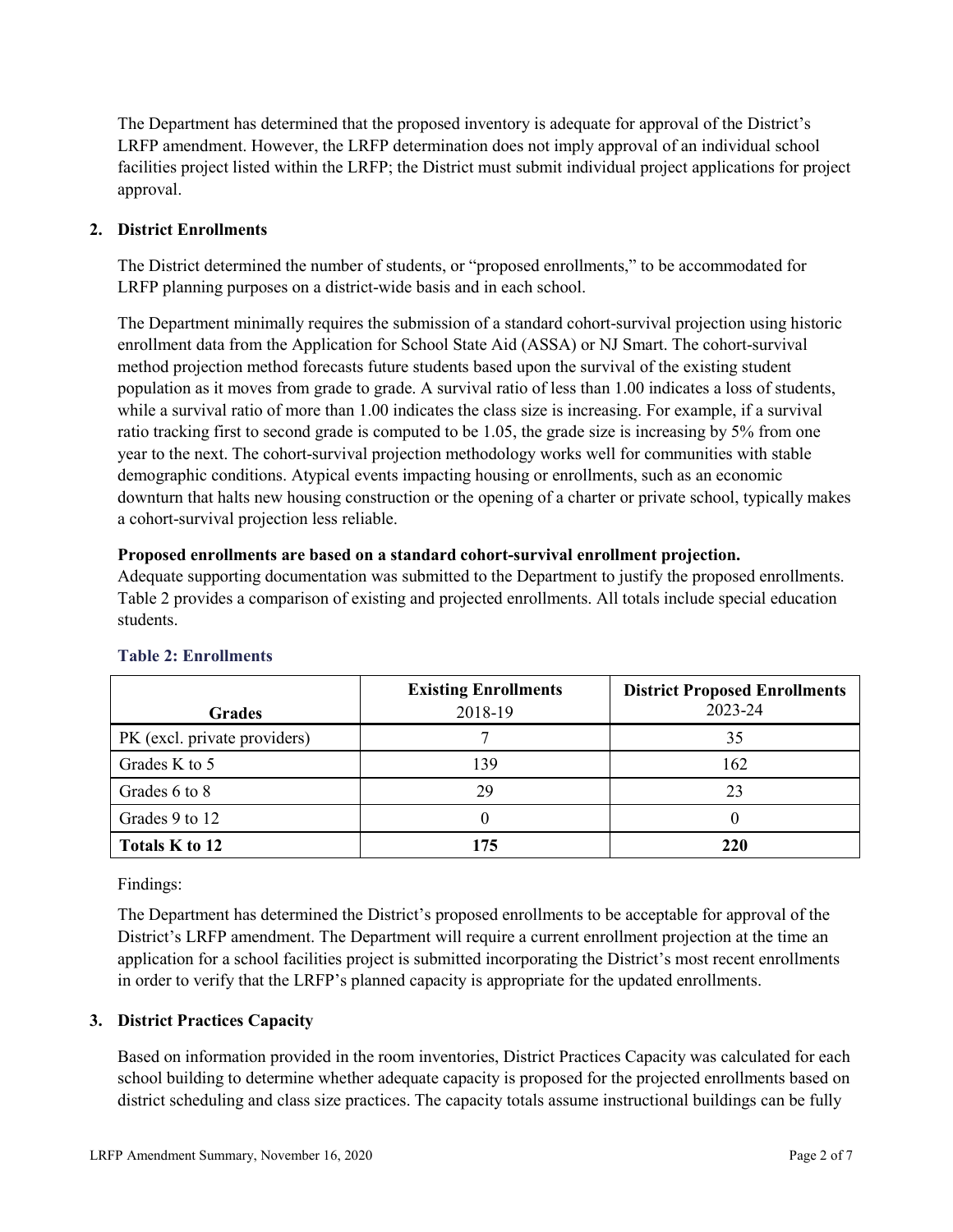utilized regardless of school sending areas, transportation, and other operational issues. The calculations only consider district-owned buildings and long-term leases; short term leases and temporary buildings are excluded. **A capacity utilization factor of 90% for classrooms serving grades K-8 and 85% for classrooms serving grades 9-12 is applied in accordance with the FES.** No capacity utilization factor is applied to preschool classrooms.

In certain cases, districts may achieve adequate District Practices Capacity to accommodate enrollments but provide inadequate square feet per student in accordance with the FES, resulting in educational adequacy issues and "Unhoused Students." Unhoused students are considered in the "Functional Capacity" calculations used to determine potential State support for school facilities projects and are analyzed in Section 4.

Table 3 provides a summary of proposed enrollments and existing and proposed District-wide capacities. Detailed information can be found in the LRFP website reports titled *FES and District Practices Capacity Report, Existing Rooms Inventory Report, and Proposed Rooms Inventory Report.*

| <b>Grades</b>              | <b>Proposed</b><br><b>Enrollments</b> | <b>Existing</b><br><b>District</b><br><b>Practices</b><br>Capacity | <b>Existing</b><br>Deviation* | <b>Proposed</b><br><b>District</b><br><b>Practices</b><br>Capacity | <b>Proposed</b><br>Deviation* |
|----------------------------|---------------------------------------|--------------------------------------------------------------------|-------------------------------|--------------------------------------------------------------------|-------------------------------|
| Elementary ( $PK$ to 5)    | 197                                   | 263.00                                                             | 66.00                         | 269.00                                                             | 72.00                         |
| Middle $(6 \text{ to } 8)$ | 23                                    | 44.00                                                              | 21.00                         | 38.00                                                              | 15.00                         |
| High $(9 \text{ to } 12)$  | 0                                     | 0.00                                                               | 0.00                          | 0.00                                                               | 0.00                          |
| <b>District Totals</b>     | 220                                   | 307.00                                                             | 86.00                         | 307.00                                                             | 86.00                         |

**Table 3: District Practices Capacity Analysis**

*\* Positive numbers signify surplus capacity; negative numbers signify inadequate capacity. Negative values for District Practices capacity are acceptable for approval if proposed enrollments do not exceed 100% capacity utilization.*

Considerations:

- Based on the proposed enrollments and existing room inventories, the District is projected to have inadequate capacity for the following grade groups, assuming all school buildings can be fully utilized: n/a
- Adequate justification has been provided by the District if the proposed capacity for a school significantly deviates from the proposed enrollments. Generally, surplus capacity is acceptable for LRFP approval if additional capacity is not proposed through new construction.

# Findings:

The Department has determined that proposed District capacity, in accordance with the proposed enrollments, is adequate for approval of the District's LRFP amendment. The Department will require a current enrollment projection at the time an application for a school facilities project is submitted, incorporating the District's most recent Fall Enrollment Report, in order to verify that the LRFP's planned capacity meets the District's updated enrollments.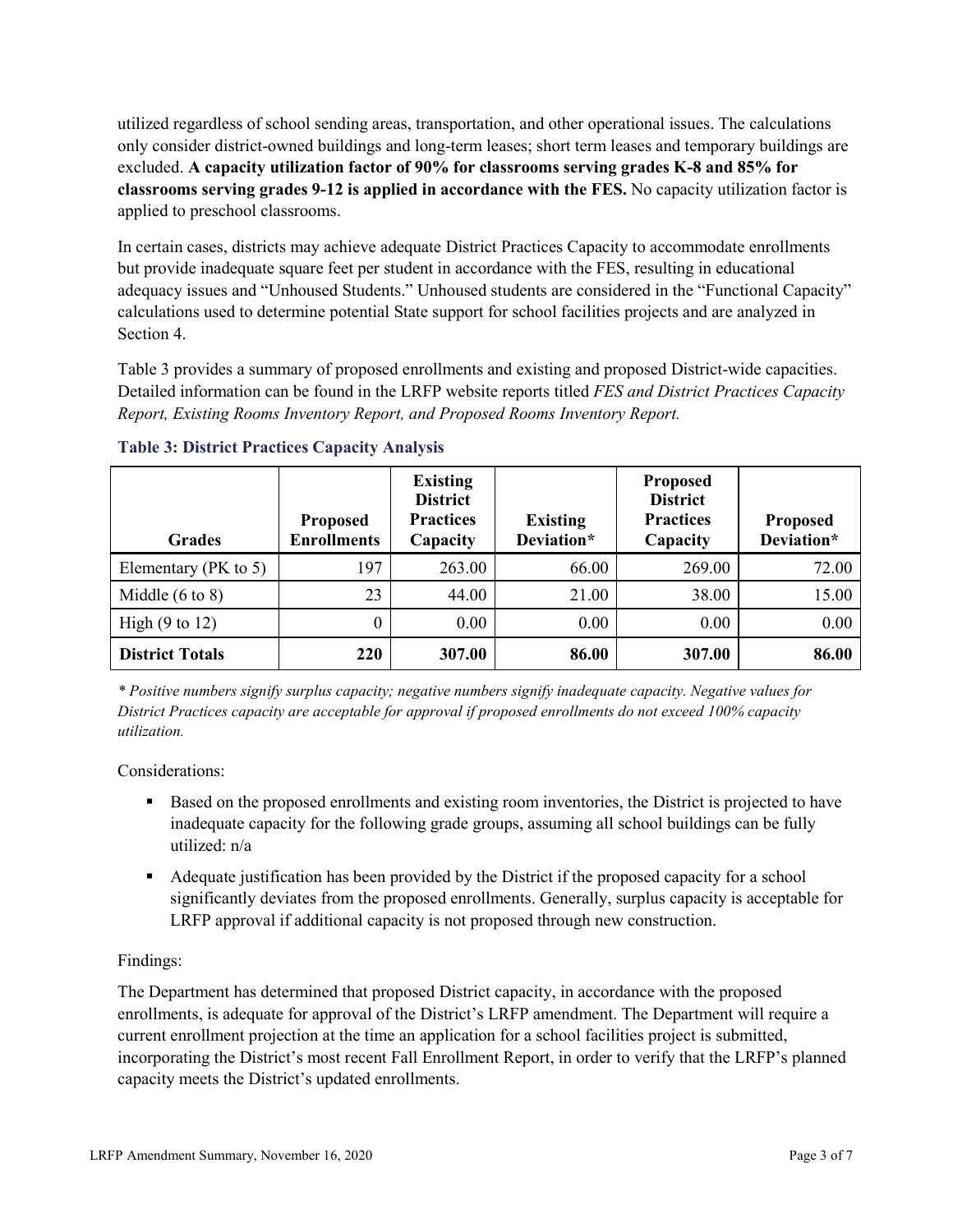## **4. New Construction Funding Eligibility**

*Functional Capacity* was calculated and compared to the proposed enrollments to provide a **preliminary estimate** of Unhoused Students and new construction funding eligibility. **A final determination will be made at the time of project application approval.**

*Functional Capacity* is the adjusted gross square footage of a school building *(total gross square feet minus excluded space)* divided by the minimum area allowance per full-time equivalent student for the grade level contained therein. *Unhoused Students* is the number of students projected to be enrolled in the District that exceeds the Functional Capacity of the District's schools pursuant to N.J.A.C. 6A:26-2.2(c). *Excluded Square Feet* includes (1) square footage exceeding the FES for any pre-kindergarten, kindergarten, general education, or self-contained special education classroom; (2) grossing factor square footage *(corridors, stairs, mechanical rooms, etc.)* that exceeds the FES allowance, and (3) square feet proposed to be demolished or discontinued from use. Excluded square feet may be revised during the review process for individual school facilities projects.

Table 4 provides a preliminary assessment of the Functional Capacity, Unhoused Students, and Estimated Maximum Approved Area for Unhoused Students for each FES grade group. The calculations exclude temporary facilities and short-term leased buildings. School buildings proposed for whole or partial demolition or reassignment to a non-school use are excluded from the calculations pending project application review. If a building is proposed to be reassigned to a different school, the square footage is applied to the proposed grades after reassignment. Buildings that are not assigned to a school are excluded from the calculations. In addition, only preschool students eligible for state funding (former ECPA students) are included. Detailed information concerning the calculations can be found in the *Functional Capacity and Unhoused Students Report* and the *Excluded Square Footage Report.*

| Category                                     | $PK/K$ to 5 | 6 to 8   | 9 to 12  | <b>Total</b> |
|----------------------------------------------|-------------|----------|----------|--------------|
| Eligible PK /K-12 Proposed Enrollments       | 166         | 23       | 0        |              |
| FES Area Allowance (SF/student)              | 125.00      | 134.00   | 151.00   |              |
| <b>Prior to Completion of Proposed Work:</b> |             |          |          |              |
| <b>Existing Gross Square Feet</b>            | 28,525      | 4,032    | 0        | 32,607       |
| <b>Adjusted Gross Square Feet</b>            | 28,541      | 4,027    | $\theta$ | 32,568       |
| <b>Adjusted Functional Capacity</b>          | 226.00      | 32.00    | 0.00     |              |
| <b>Unhoused Students</b>                     | 0.00        | 0.00     | 0.00     |              |
| Est. Max. Area for Unhoused Students         | 0.00        | 0.00     | 0.00     |              |
| <b>After Completion of Proposed Work:</b>    |             |          |          |              |
| Gross Square Feet                            | 28,525      | 4,032    | $\theta$ | 32,607       |
| New Gross Square Feet                        | $\theta$    | $\theta$ | $\theta$ | $\theta$     |
| <b>Adjusted Gross Square Feet</b>            | 28,541      | 4,027    | $\Omega$ | 32,568       |
| <b>Functional Capacity</b>                   | 226.00      | 32.00    | 0.00     |              |
| <b>Unhoused Students after Construction</b>  | 0.00        | 0.00     | 0.00     |              |
| Est. Max. Area Remaining                     | 0.00        | 0.00     | 0.00     |              |

## **Table 4: Estimated Maximum Approved Area for Unhoused Students**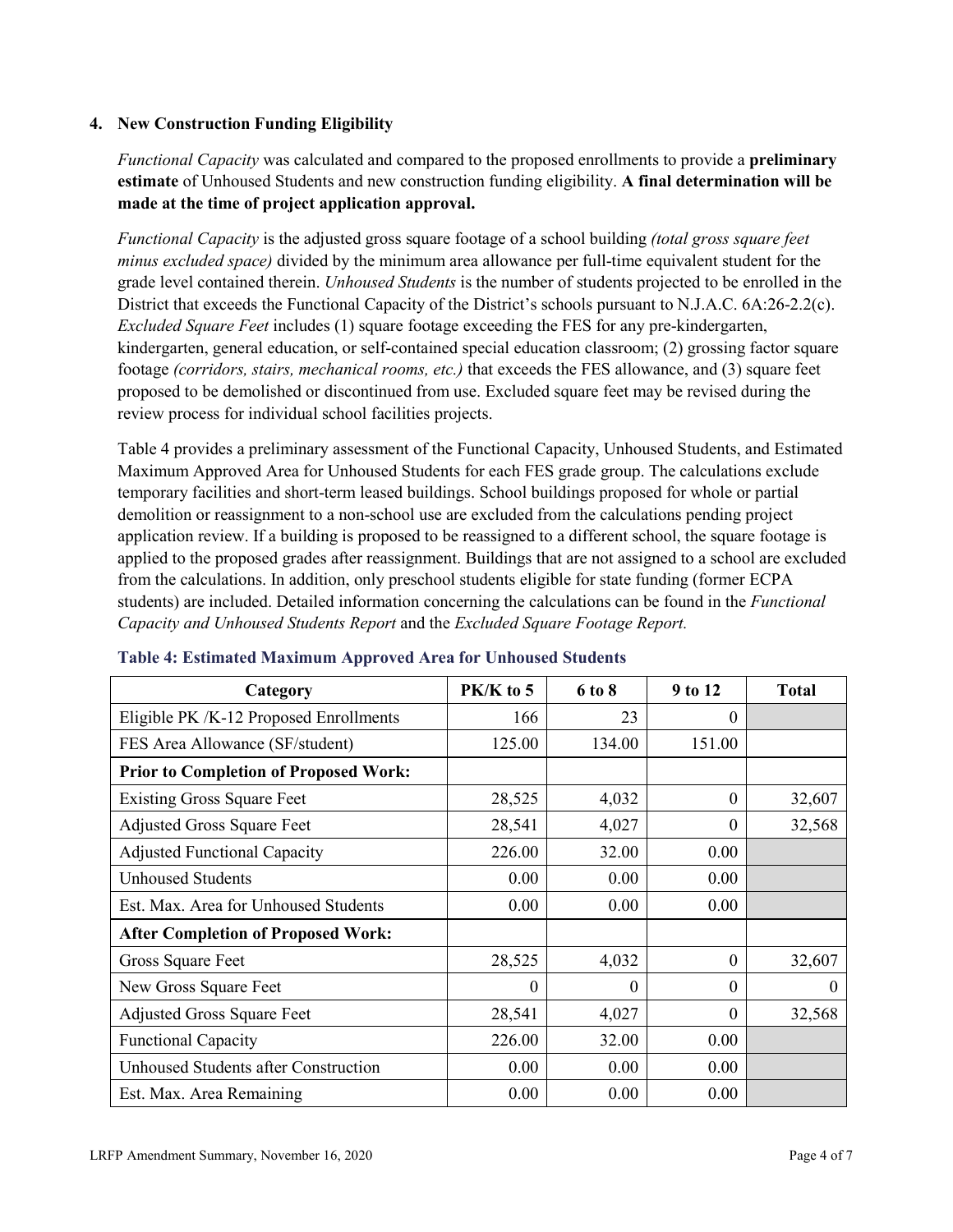Facilities used for non-instructional or non-educational purposes are ineligible for State support under the Act. However, projects for such facilities shall be reviewed by the Department to determine whether they are consistent with the District's LRFP and whether the facility, if it is to house students (full or part time) conforms to educational adequacy requirements. These projects shall conform to all applicable statutes and regulations.

Estimated costs represented in the LRFP by the District are for capital planning purposes only. The estimates are not intended to represent preliminary eligible costs or final eligible costs of approved school facilities projects.

Considerations:

- The District does not have approved projects pending completion, as noted in Section 1, that impact the Functional Capacity calculations.
- **The Functional Capacity calculations** *exclude* square feet proposed for demolition or discontinuation for the following FES grade groups and school buildings pending a feasibility study and project review: n/a.
- Based on the preliminary assessment, the District has Unhoused Students prior to the completion of proposed work for the following FES grade groups: n/a.
- New construction is proposed for the following FES grade groups: n/a.
- Proposed new construction exceeds the estimated maximum area allowance for Unhoused Students prior to the completion of the proposed work for the following grade groups: n/a.
- The District, based on the preliminary LRFP assessment, will not have Unhoused Students after completion of the proposed LRFP work. If the District is projected to have Unhoused Students, adequate justification has been provided to confirm educational adequacy in accordance with Section 6 of this determination.

# Findings:

Functional Capacity and Unhoused Students calculated in the LRFP are preliminary estimates. Preliminary Eligible Costs (PEC) and Final Eligible Costs (FEC) will be included in the review process for specific school facilities projects. A feasibility study undertaken by the District is required if building demolition or replacement is proposed per N.J.A.C. 6A:26-2.3(b)(10).

# **5. Proposed Work**

The District assessed program space, capacity, and physical plant deficiencies to determine corrective actions. Capital maintenance, or *"system actions,"* address physical plant deficiencies due to operational, building code, and /or life cycle issues. Inventory changes, or *"inventory actions,*" add, alter, or eliminate sites, site amenities, buildings, and/or rooms.

The Act (N.J.S.A. 18A:7G-7b) provides that all school facilities shall be deemed suitable for rehabilitation unless a pre-construction evaluation undertaken by the District demonstrates to the satisfaction of the Commissioner that the structure might pose a risk to the safety of the occupants even after rehabilitation or that rehabilitation is not cost-effective. Pursuant to N.J.A.C. 6A:26-2.3(b)(10), the Commissioner may identify school facilities for which new construction is proposed in lieu of rehabilitation for which it appears from the information presented that new construction is justified, provided, however, that for such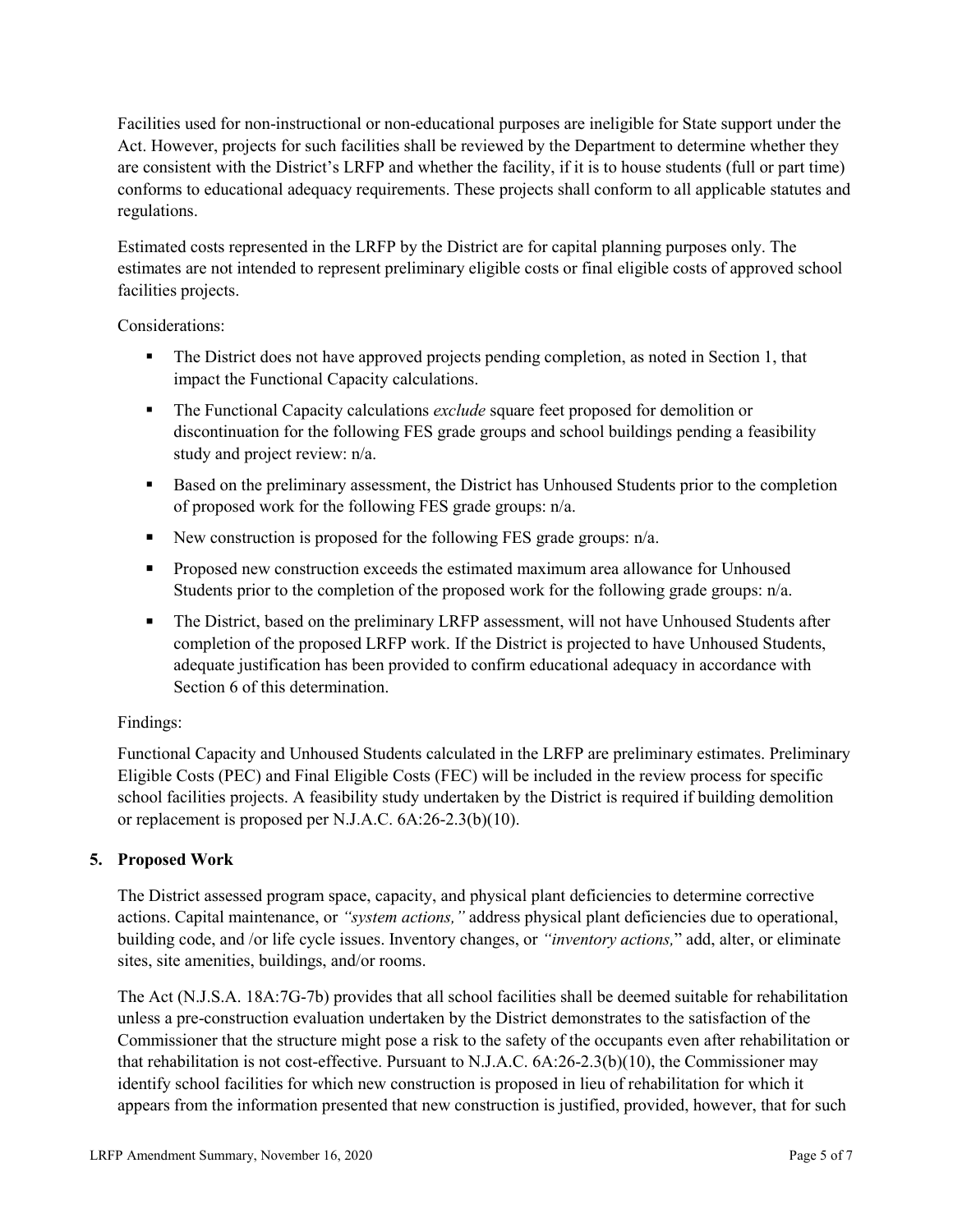school facilities so identified, the District must submit a feasibility study as part of the application for the specific school facilities project. The cost of each proposed building replacement is compared to the cost of additions or rehabilitation required to eliminate health and safety deficiencies and to achieve the District's programmatic model.

Table 5 lists the scope of work proposed for each school based on the building(s) serving their student population. Proposed inventory changes are described in the LRFP website reports titled *"School Asset Inventory Report and "Proposed Room Inventory Report."* Information concerning proposed systems work, or capital maintenance can be found in the "LRFP Systems Action Summary Report."

With the completion of the proposed work, the following schools are proposed to be eliminated: n/a; the following schools are proposed to be added: n/a.

| <b>Proposed Scope of Work</b>                                                                  | <b>Applicable Schools</b>       |
|------------------------------------------------------------------------------------------------|---------------------------------|
| <b>Renovation only</b> (no new construction)                                                   |                                 |
| System actions only (no inventory actions)                                                     | Wenonah Elementary School (050) |
| Existing inventory actions only (no systems actions)                                           | n/a                             |
| Systems and inventory changes                                                                  | n/a                             |
| <b>New construction</b>                                                                        |                                 |
| Building addition only (no systems actions)                                                    | n/a                             |
| Renovation and building addition (system, existing<br>inventory, and new construction actions) | n/a                             |
| New building on existing site                                                                  | n/a                             |
| New building on new or expanded site                                                           | n/a                             |
| Site and building disposal (in addition to above scopes)                                       |                                 |
| Partial building demolition                                                                    | n/a                             |
| Whole building demolition                                                                      | n/a                             |
| Site and building disposal or discontinuation of use                                           | n/a                             |

## **Table 5: School Building Scope of Work**

Findings:

The Department has determined that the proposed work is adequate for approval of the District's LRFP amendment. However, Department approval of proposed work in the LRFP does not imply the District may proceed with a school facilities project. The District must submit individual project applications with cost estimates for Department project approval. Both school facilities project approval and other capital project review require consistency with the District's approved LRFP.

# **6. Proposed Room Inventories and the Facilities Efficiency Standards**

The District's proposed school buildings were evaluated to assess general educational adequacy in terms of compliance with the FES area allowance pursuant to N.J.A.C. 6A:26-2.2 and 2.3.

District schools proposed to provide less square feet per student than the FES after the completion of proposed work as indicated in Table 5 are as follows: n/a